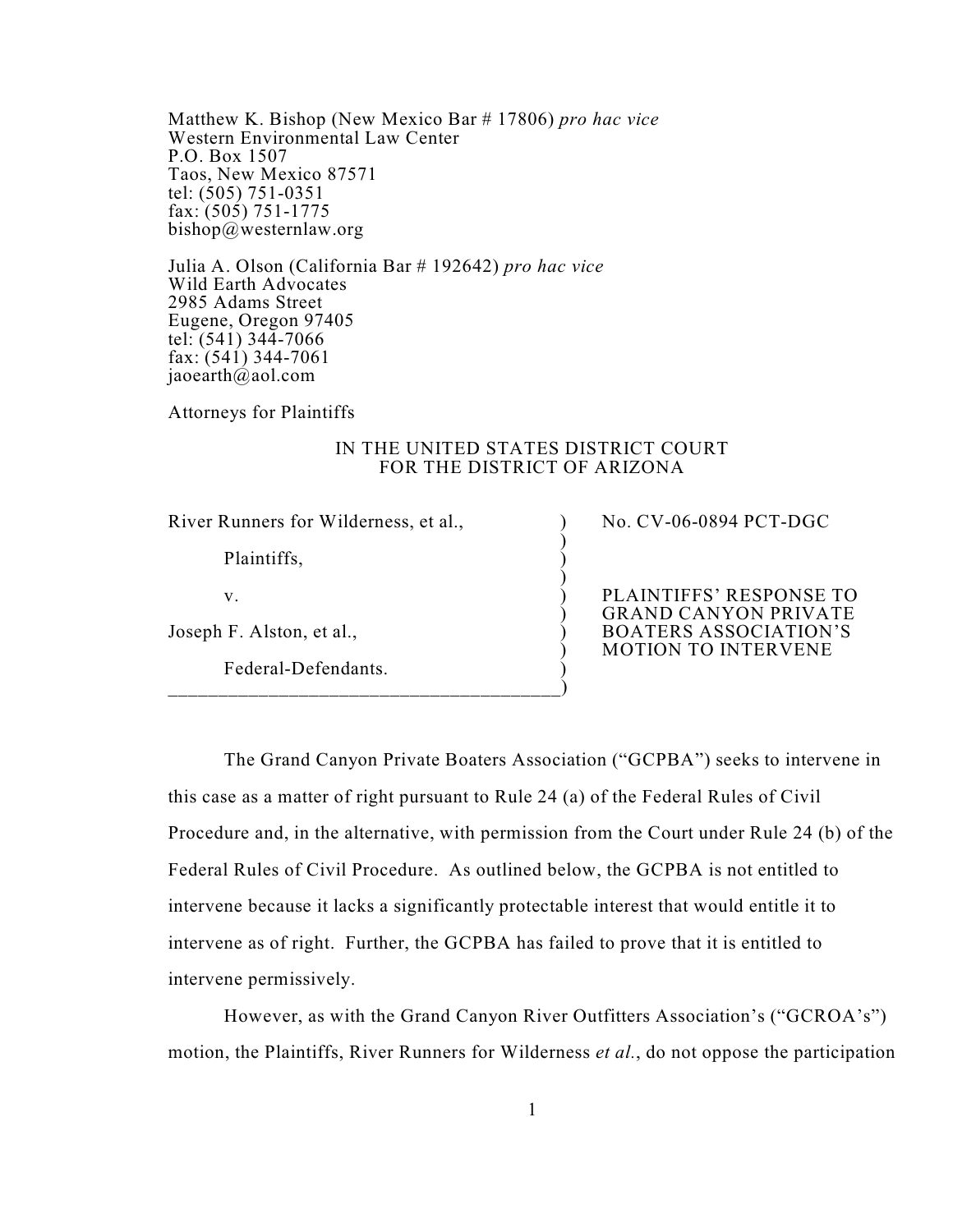of the GCPBA in the remedy phase of the litigation. See e.g., Forest Conservation Council v. U.S. Forest Service, 66 F.3d 1489, 1499 ( $9<sup>th</sup>$  Cir. 1995) (intervention appropriate in remedy phase of proceedings). Accordingly, should the Court find that Federal-Defendants violated federal law, the Court could allow the GCPBA and the GCROA to participate in this case for the purposes of deciding the propriety or scope of injunctive relief.

#### STANDARD OF REVIEW

The burden is on the applicant for intervention to demonstrate that all conditions for intervention are satisfied. Petrol Stops Northwest v. Continental Oil Co., 647 F.2d 1005, 1010 n.5 (9th Cir. 1980). While the Court construes the rules for intervention broadly in favor of the applicant, all conditions must be satisfied before intervention is granted. See Sierra Club v. EPA, 995 F.2d 1478, 1481 ( $9<sup>th</sup>$  Cir. 1993). Moreover, if the Court decides to allow intervention as of right or permissively, it may limit an intervenor's participation "subject to appropriate conditions or restrictions responsive among other things to the requirements of the efficient conduct of the proceedings." Fed. R. Civ. P. 24 (a) (advisory committee note to 1966 amendments); see also United States v. Oregon, 913 F.2d 576, 588  $(9<sup>th</sup>$  Cir. 1990).

### STATUS OF THE CASE

Plaintiffs filed this case on March 28, 2006 challenging Federal-Defendants's 2005 Colorado River Management Plan ("CRMP") and Final Environmental Impact Statement ("FEIS") for the Colorado River corridor in the Grand Canyon National Park and Federal-Defendants' February 17, 2006 Record of Decision ("ROD") adopting the CRMP. See Docket No. 1. Plaintiffs allege that Federal-Defendants' new CRMP authorizes certain types, levels, and allocations of use that violate the National Park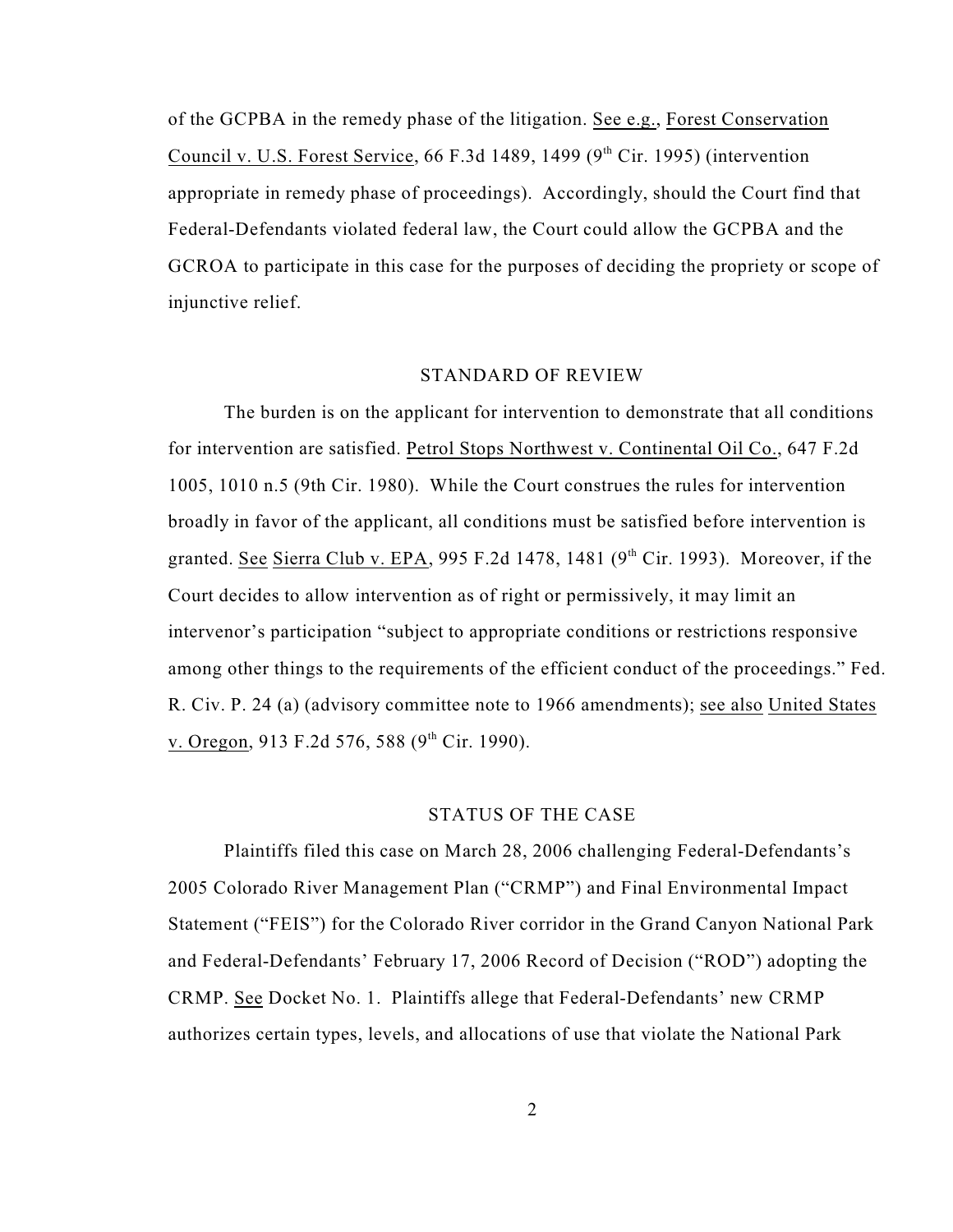Service's statutory mandates, regulations, policies, and management plans. Plaintiffs seek a declaratory judgment that Federal-Defendants' new CRMP violates the National Park Service Organic Act ("Organic Act"), the Grand Canyon Protection Act, the National Park Service Concessions Management Improvement Act ("CMIA"), National Park Service regulations, policies, and management plans, and the National Environmental Policy Act ("NEPA"). Plaintiffs also seek relief related exclusively to the Federal-Defendants compliance with federal law. Plaintiffs request that the Court issue an injunction ordering Federal-Defendants to prepare a new CRMP and FEIS that remedies the violations of law articulated in the complaint.

On June 8, 2006 Federal-Defendants filed their answer. See Docket No. 15. On July 4, 2006 the Parties prepared and filed a Joint Case Management Report. See Docket No. 18. In the Joint Case Management Report the Parties agreed to specific dates for the filing of the Administrative Record, resolving disputes concerning the contents of the Administrative Record, and a schedule for briefing motions for summary judgment. Thereafter, on July 7, 2006, the first applicant intervenor – the GCROA – filed its motion to intervene as of right and permissibly.

On July 12, 2006 a Case Management Conference was held in this case pursuant to Rule 16 (b) of the Federal Rules of Civil Procedure. Following the Conference, on July 18, 2006, the Court issued a Case Management Order. The Case Management Order: (1) establishes deadlines for the filing of the Administrative Record and summary judgment briefing; and (2) grants the Parties request to bifurcate the merit and remedy phases of the litigation. On July 24, 2006 the GCPBA's filed its motion to intervene as of right and permissably.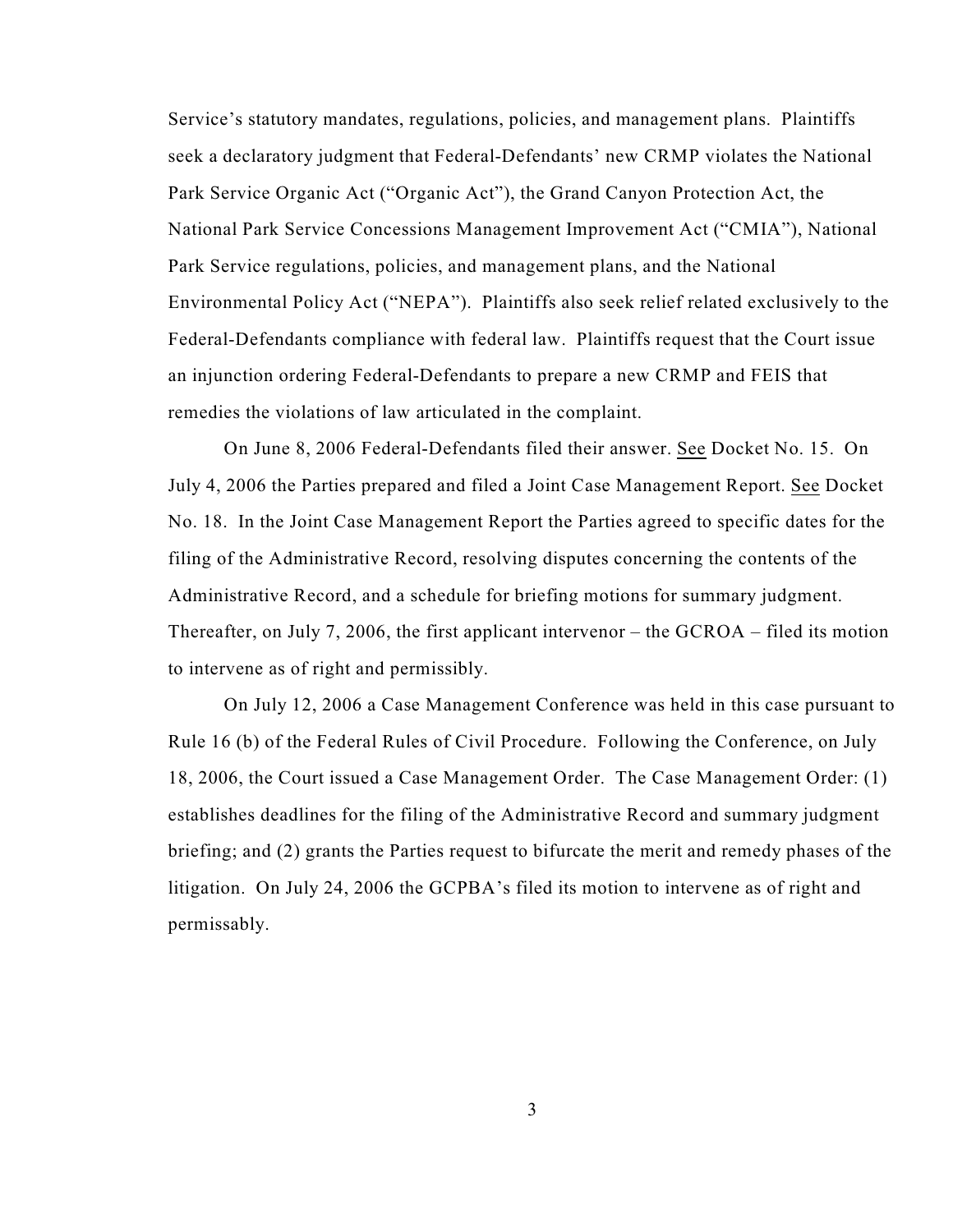### ARGUMENT

### A. THE GCPBA DOES NOT MEET THE CRITERIA TO OBTAIN INTERVENTION AS OF RIGHT

In the Ninth Circuit, intervention as of right is only granted if: (1) the application for intervention is timely; (2) the applicant has a "significantly protectable" interest relating to the property or transaction that is the subject of the action; (3) the applicant is so situated that disposition of the action may, as a practical matter, impair or impede its ability to protect that interest; and (4) the applicant's interest is inadequately represented by the existing parties. Fed. R. Civ. P. 24 (a); see also Northwest Forest Resource Council v. Glickman, 82 F.3d 825, 836 ( $9<sup>th</sup>$  Cir. 1996) (same). If an applicant to intervene fails to satisfy any one of the four requirements for intervention, the Court need not address the remaining requirements. Portland Audubon Soc'y v. Hodel, 866 F.2d 302, 310 (9<sup>th</sup> Cir. 1989), cert. denied 492 U.S. 911 (1989).

Here, the GCPBA is not entitled to intervention as of right because: (1) they do not have a "significantly protectable interest" in the case; and (2) their interests are adequately represented by Federal-Defendants.

## 1. The GCPBA Does Not Have A "Significantly Protectable" Interest In This Case

To intervene as of right, the GCPBA must prove it has a "significantly protectable" interest in this case and that there is a "relationship between the legally protected interest and the claims at issue." Sierra Club, 995 F. 2d at 1484. The GCPBA does not meet these conditions.

As noted, Plaintiffs seek a declaratory judgment that Federal-Defendants have violated solely federal laws, regulations, and policies: NEPA, Organic Act, Grand Canyon Protection Act, CMIA, and the various implementing regulations, policies, and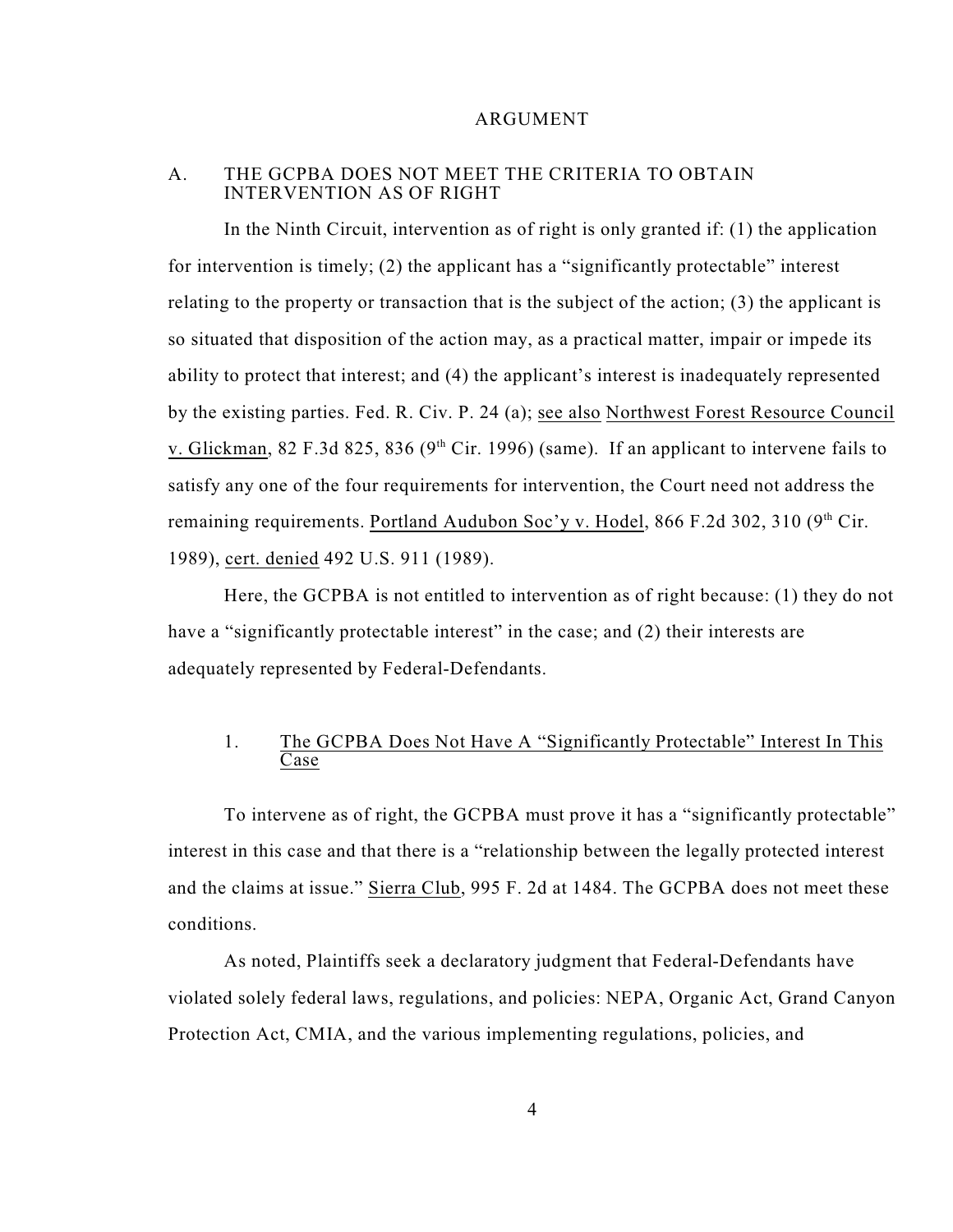management plans. Based upon its request for a declaratory judgment, Plaintiffs seek to compel Federal-Defendants to perform their duties required by these federal laws. Only Federal-Defendants – the National Park Service, *et al.* – can be held to have violated these laws, regulations, policies and plans in the respects alleged by Plaintiffs and likewise only Federal-Defendants can be ordered to perform the duties that Plaintiffs request as relief.

In this circumstance, it is well established in the Ninth Circuit that an entity other than a defendant federal agency lacks a "significantly protectable" interest and cannot intervene as of right to participate *in the merits phase* of a lawsuit. See Kootenai Tribe of Idaho v. Veneman, 313 F.3d 1094, 1108 ( $9<sup>th</sup>$  Cir. 2002) (holding that the district court erred in allowing conservation groups to intervene as of right in a NEPA case); Wetlands Action Network v. U.S. Army Corps of Engineers, 222 F.3d 1105, 1113-1114 (9<sup>th</sup> Cir. 2000) (upholding district court's denial of a permittee's application to intervene on a NEPA claim); Churchill County v. Babbitt, 150 F.3d 1072, 1082-1083 (9<sup>th</sup> Cir. 1998) (upholding district court's denial of a public utility's application to intervene in a NEPA case); Forest Conservation Council, 66 F. 3d at 1494-95 (intervention only allowed in portion of proceedings addressing injunctive relief); Portland Audubon Society, 866 F.2d at 309 (timber industry denied intervention in NEPA case).

As explained by the Ninth Circuit, "[t]he rationale for our rule is that, because NEPA requires action only by the government, only the government can be liable under NEPA. A private party cannot 'comply' with NEPA, and, therefore, a private party cannot be a defendant in a NEPA compliance action." Churchill County, 150 F.3d at 1082. NEPA "does not regulate the conduct of private parties or state or local governments. It regulates the federal government . . . It is for that reason that in a lawsuit to compel compliance with NEPA, *no one but the federal government can be a defendant*." Sierra Club, 995 F.2d at 1485 (9<sup>th</sup> Cir. 1993) (emphasis added).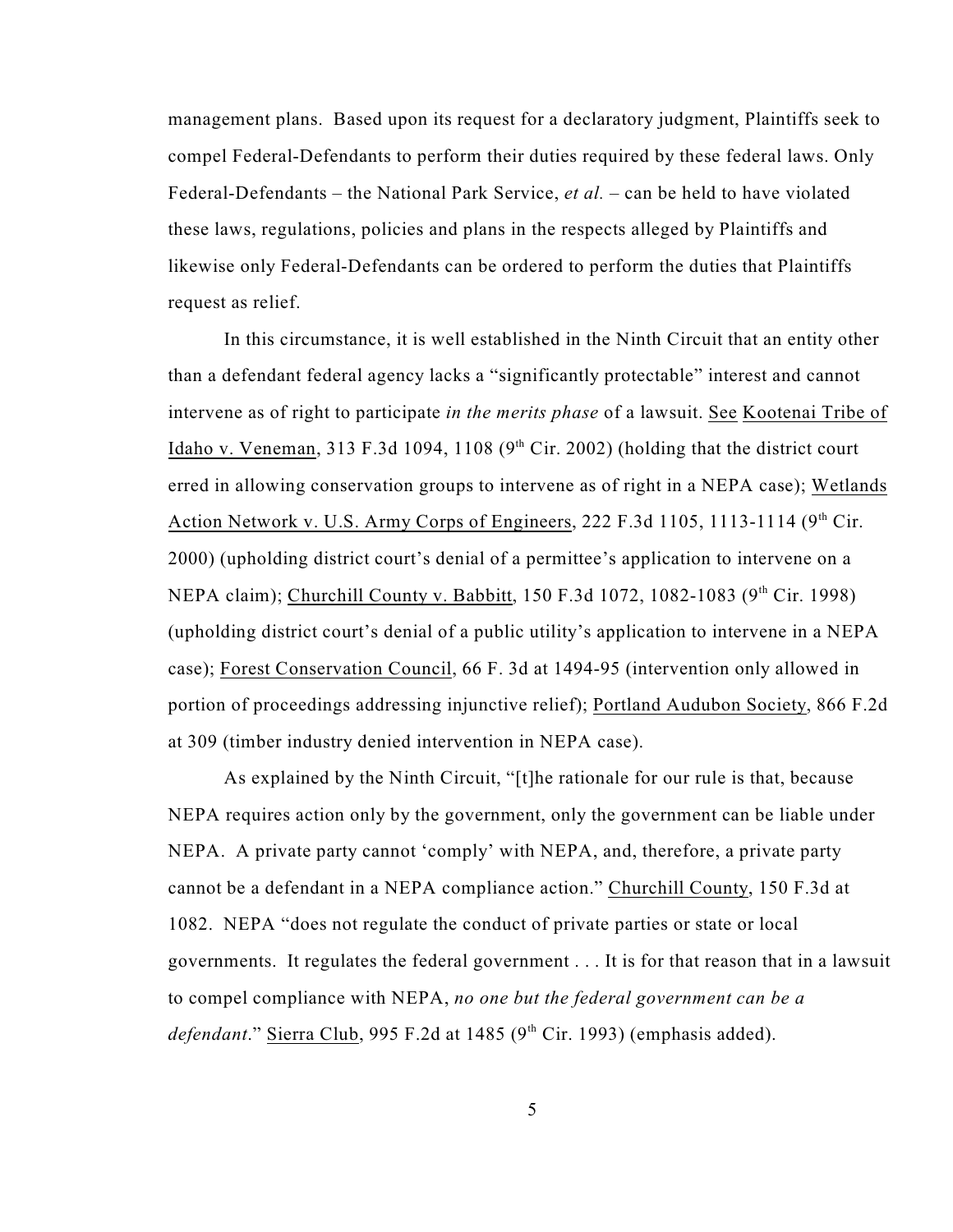The rule does not change for claims brought under the Organic Act, CMIA, Grand Canyon Protection Act, or the National Park Service's implementing regulations, policies, or management plans. See e.g., Forest Conservation Council, 66 F.3d at 1493 n.11 (9<sup>th</sup>) Cir. 1995) (extending rule beyond NEPA to National Forest Management Act (NFMA) claims based upon the same reasoning); High Sierra Hikers Assn. v. Powell, CV 00-1239- EDL, slip order pp. 5 & 6 (N.D. Cal. July 24, 2000) (extending rule to Wilderness Act claims); Riverhawks v. Zepeda, CV 01-3035-AA, slip opinion and order pp. 7-8 (D. Or. Aug. 24, 2001) (extending rule to Wild and Scenic Rivers Act claims); and Hells Canyon Preservation Council v. U.S. Forest Service, CV 00-755-HU, slip order pp. 9 & 13 (D. Or. Dec. 18, 2000) (extending rule to Hells Canyon National Recreation Area Act claims). Again, the rationale is that these federal laws *only* require action by the federal government. As such, "no one but the federal government can be a defendant." Sierra Club, 995 F. 2d at 1485.

Here, the GCPBA fails to demonstrate that they have a "significantly protectable" interest in this case. As explained above, the GCPBA cannot comply with the federal laws and regulations at issue in this litigation. The GCPBA cannot be ordered to comply with NEPA, the Organic Act, Grand Canyon Protection Act, CMIA, or the NPS's own regulations, policies, or management plans. Likewise, the GCPBA cannot be held liable under such laws and regulations. On its face, therefore, the GCPBA does not have a "significantly protectable interest" in this case. See Sierra Club, 995 F. 2d at 1485; Forest Conservation Council, 66 F. 3d at 1494-95.

Moreover, the GCPBA has not alleged, nor could it allege, any harm to a tangible, legally protectable, or concrete interest. The only interest alleged by the GCPBA is in the NPS's allocation of boating permits and the remote chance that such interests could be impaired if the case is remanded to the agency to "reconsider its decision to increase the allocation to private boaters." GCPBA's Memo. at 5. In other words, the GCPBA's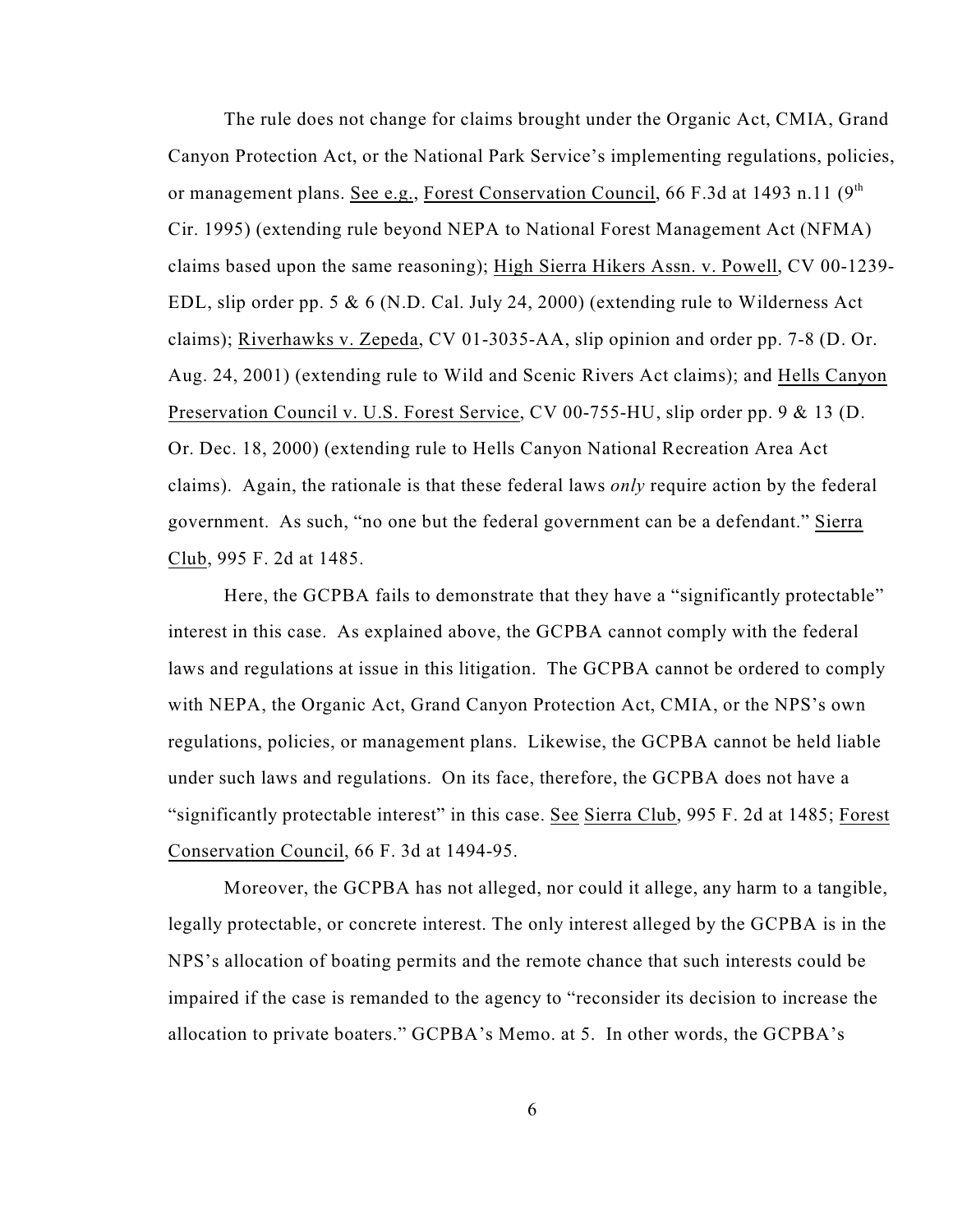alleged interest and harm stems only from the NPS's reconsideration of its permit allocation system and the remote chance that, in so doing, it will decide to decrease the permit allocations to private boaters. Such an attenuated, generalized threat to GCPBA's alleged interest does not suffice. See e.g., Portland Audubon Society, 866 F. 2d at  $304<sup>1</sup>$ 

In their motion, the GCPBA counters that it has a significantly protectable interest in this case because it "filed the litigation that led to the NPS's decision under challenge here" and should be allowed to participate "*to support the outcome of the process it 'sponsored*' or otherwise precipitated." GCPBA Memo. at 4 (emphasis added). This, however, is inaccurate. While the GCPBA did file the original lawsuit that led to the preparation of the new Colorado River Management Plan ("CRMP") at issue in this case, the GCPBA is not "supporting the outcome of the process it sponsored." In fact, just the opposite is true: the board of the GCPBA is actually abandoning the outcome of the process it originally sponsored.

In the original lawsuit, Grand Canyon Private Boaters Ass'n v. Arnberger, No CV-00-1277 PCT-PGR (D. Ariz. October 2, 2000), the GCPBA challenged: (1) the NPS's authorization of motorboats and helicopters in the Colorado River corridor in the Grand Canyon as violating the Agency's duty to manage for wilderness character; (2) the NPS's

The GCPBA does not have a contract with the NPS that may be impacted by the litigation. However, even if they did, the outcome would be the same. As articulated in Plaintiffs' response to the GCROA's motion to intervene, the Ninth Circuit has squarely held that the rule barring participation of private parties on the merits of claims against federal agencies extends equally to a private parties that have contracts or permits with a federal agency. See e.g., Forest Conservation Council, 66 F. 3d at 1495 (party that holds contract with federal government only allowed to intervene in the remedy phase of the lawsuit); Wetlands Action Network, 222 F.3d at 1114 (upholding denial of permittee's application to intervene in NEPA case); Forest Guardians v. Bureau of Land Management, 188 F.R.D. 389, 396 (D. N.M. 1999) (denying Forest Service livestock permittees' application to intervene).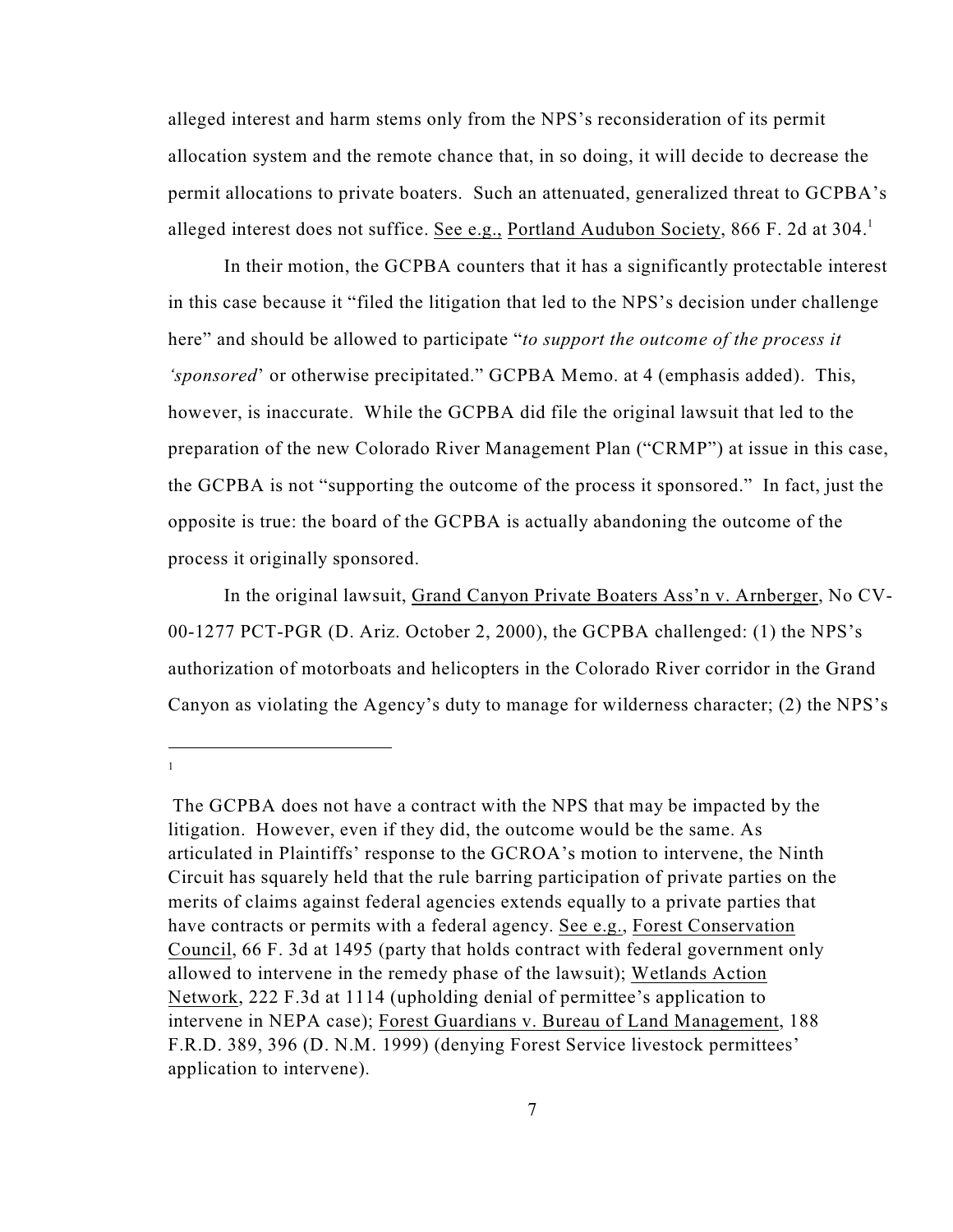failure to comply with NEPA; and (3) the NPS's inequitable permit allocation system. See Grand Canyon Private Boaters Ass'n v. Arnberger, No CV-00-1277 PCT-PGR (D. Ariz. October 2, 2000), Docket No. 2 (First Amended Complaint). Specifically, the GCPBA alleged that the NPS has "authorized and/or permitted commercial activities, including motorized watercraft and helicopter use, at [Grand Canyon National Park] . . .at levels, frequencies, and numbers that have caused, and continue to cause, substantial adverse impacts to the wilderness qualities of lands proposed by NPS for wilderness designation. Accordingly, [the NPS's] actions in this regard are arbitrary and capricious." Id. at ¶ 65. The GCPBA also alleged that the NPS "failed to revise the allocation of river use permits between commercial concessionaires and private rafters despite their awareness of substantial data that amply justifies such an equitable re-allocation." Id. at  $\P$  125.

Now, the GCPBA is abandoning these earlier claims – abandoning the issues and concerns expressed in the original lawsuit. In fact, on January 25, 2005 the GCPBA signed a Memorandum of Agreement ("MOA") with the GCROA. In the January 25, 2005 MOA, the two organizations agree to: (1) "resolve all major disagreements among and between themselves" concerning the NPS's management of the Colorado River in the Grand Canyon (i.e., the subject matter of this case); (2) support the NPS's proposal to increase recreational use of the Colorado River; (3) not oppose or otherwise interfere with the continued authorization by the NPS of motorized watercraft to provide recreational river trips . . . and will not seek to reduce the level of such use; (4) not advocate for the inclusion of the Colorado River in the National Wilderness Preservation System; and (5) not challenge, obstruct, delay, or otherwise interfere with the NPS efforts to renew concessionaire contracts. See MOA at  $\P$  4, 5, and 6.<sup>2</sup>

A complete copy of the MOA is available online at: [www.gcpba.org/content/view/50/28/](http://www.gcpba.org/content/view/50/28/) (last visited on July 31, 2006).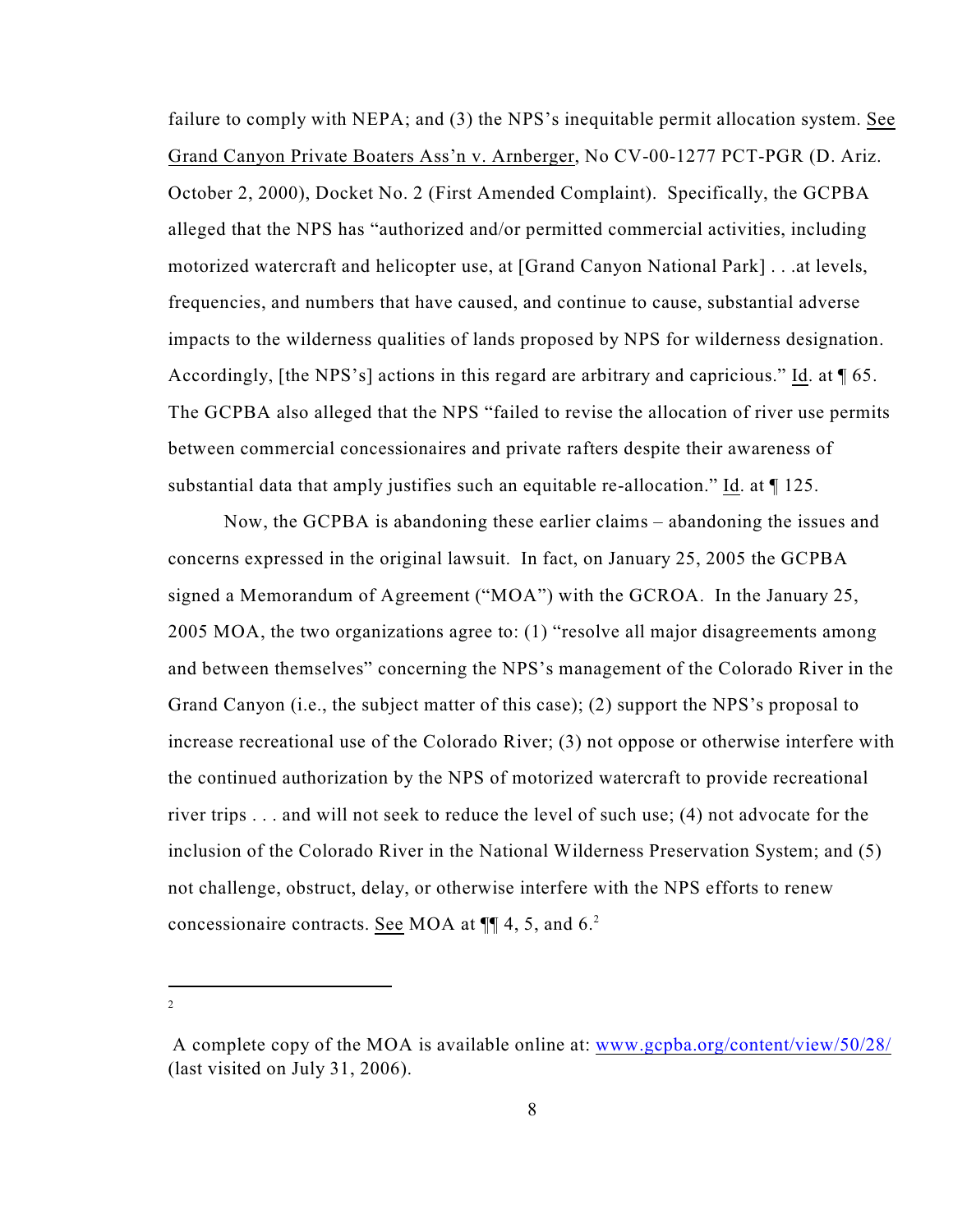In the MOA, the GCPBA even agrees to "use best efforts to discourage their [own] members" from engaging in any activity that would be inconsistent with the MOA. See id. at ¶ 6. Without question, by signing this MOA, the GCPBA abandoned its original wilderness, NEPA, and equitable permit allocation claims. The GCPBA effectively signed away its right to renew the claims of its original lawsuit and its "protectable interest" in this case.

As such, it is both disingenuous and inaccurate for the GCPBA now to allege that they have a protectable interest in "supporting the outcome of a process that it 'sponsored.'" While the GCPBA may have filed the original lawsuit to get the CRMP process going, they certainly are not advocates for, or sponsoring, the original issues and claims presented in that case to enforce federal law and, as such, do not have a "significantly protectable" interest in this case.

In this respect, the GCPBA's purported interests in this case are very different, and distinguishable, from the interests of the applicant interventors in the Ninth Circuit's Washington State Building and Construction Trade Council v. Spellman, 684 F.2d 627, 629 ( $9<sup>th</sup>$  Cir. 1982), decision and the Tenth Circuit's holding in Coalition of Ariz/New Mexico Counties for Stable Economic Growth v. Dept. of Interior, 100 F.3d 837, 839  $(10<sup>th</sup> Cir. 1996)$ . In these two cases relied upon by the GCPBA, the applicant intervenors' position (both before and during litigation) remained consistent. The public interest group in the Washington State Building case was seeking to intervene to defend a statute that it had previously sponsored as an initiative measure. 684 F. 2d at 629. Likewise, in the Coalition of Ariz/New Mexico Counties case, Dr. Robin Silver – an advocate for the Mexican spotted owl – was seeking to intervene to defend federal protections for the species. 100 F. 3d at 839.

Here, the situation is very different. The GCPBA has flip-flopped on the issues and is seeking to intervene to defend the NPS's CRMP – seeking to defend a CRMP that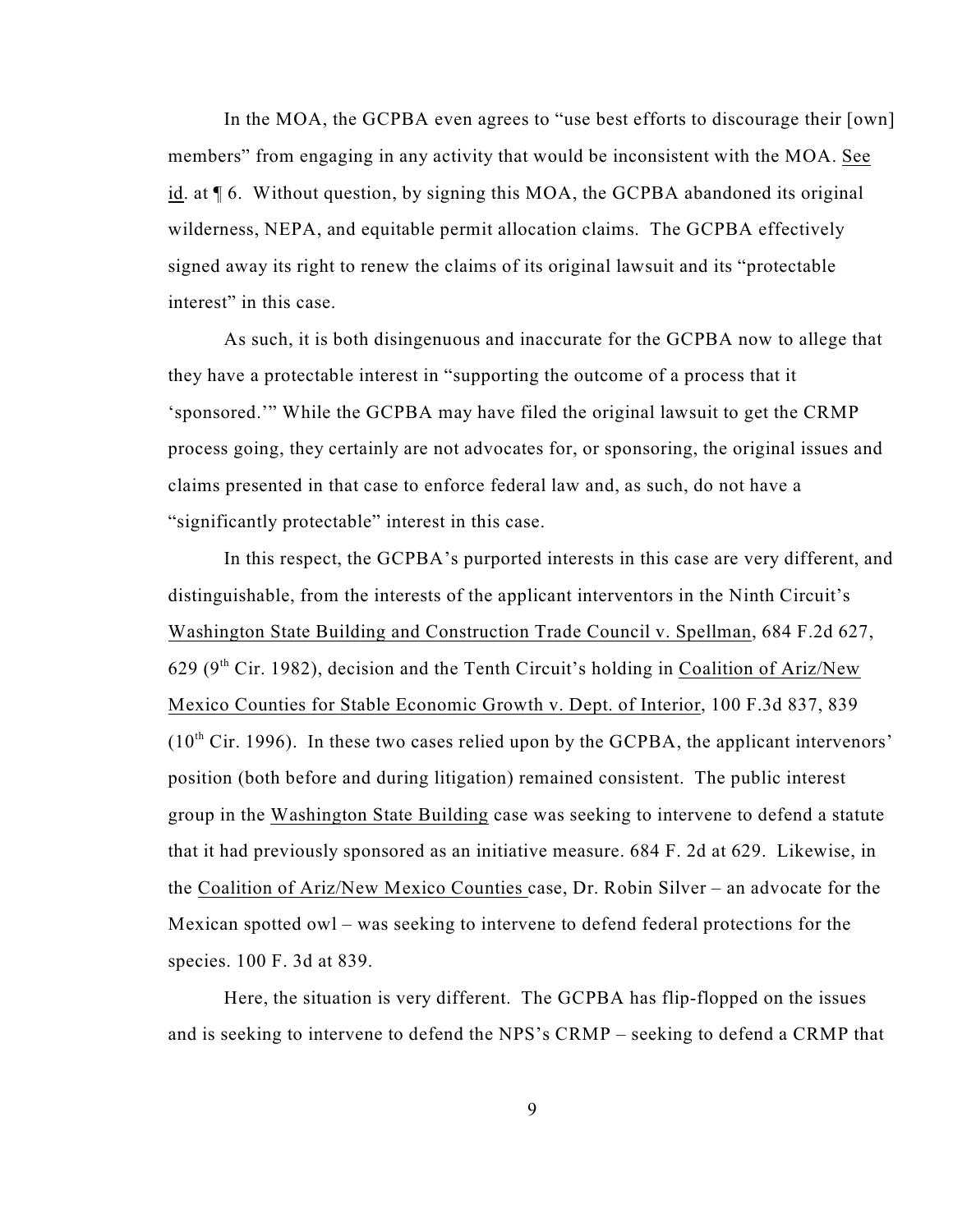authorizes certain types and levels of use that the GCPBA specifically challenged in its original lawsuit. In fact, if the GCPBA was truly interested in intervening to advocate for the original issues in the earlier lawsuit – just as the applicant intervenors in the Washington State Building and Coalition of Ariz/New Mexico Counties cases – it would seek to intervene on the side of the Plaintiffs in this case.<sup>3</sup> Instead, GCPBA, in accordance with its MOA with GCROA, seeks to intervene on the side of NPS and advocate the same position that GCROA will advocate.

### 3. The GCPBA Failed To Demonstrate That Federal-Defendants' Representation Is Inadequate

The Ninth Circuit "considers three factors in determining the adequacy of representation: (1) whether the interest of a present party is such that it will undoubtedly

3

In this case Plaintiffs are seeking protection for the Grand Canyon's wilderness character, NEPA compliance, and a fair and equitable permit allocation system that would *benefit* members of the GCPBA, who wish to take non-commercial trips down the Colorado River. See Plaintiffs' Complaint ("Complaint") at Count IV. Plaintiffs are alleging that the existing permit allocation system is inequitable because it favors access to private commercial users who can afford to pay for guided trips at the expense of noncommercial users. Under the existing permit allocation system, a member of the public gains access to travel down the Colorado River by either: (1) applying for a non-commercial permit through the lottery system; or (2) paying a commercial concessionaire, which already has guaranteed allocated use of the river, to take people on a private trip down the river. As such, members of the public who have the financial means and inclination to gain river access by paying for a private commercial trip are assured a trip down the Colorado River while members of the public who cannot afford to pay a commercial outfitter and/or do not which to take a commercial trip, have no guarantee they will be able to take a trip down the Colorado River. In this case, Plaintiffs allege that the NPS's concessionaire friendly permit allocation system is "arbitrary and capricious, an abuse of discretion, and not in accordance with the Organic Act." Complaint at ¶ 166. If successful this claim will actually benefit noncommercial users such as the members of the GCPBA.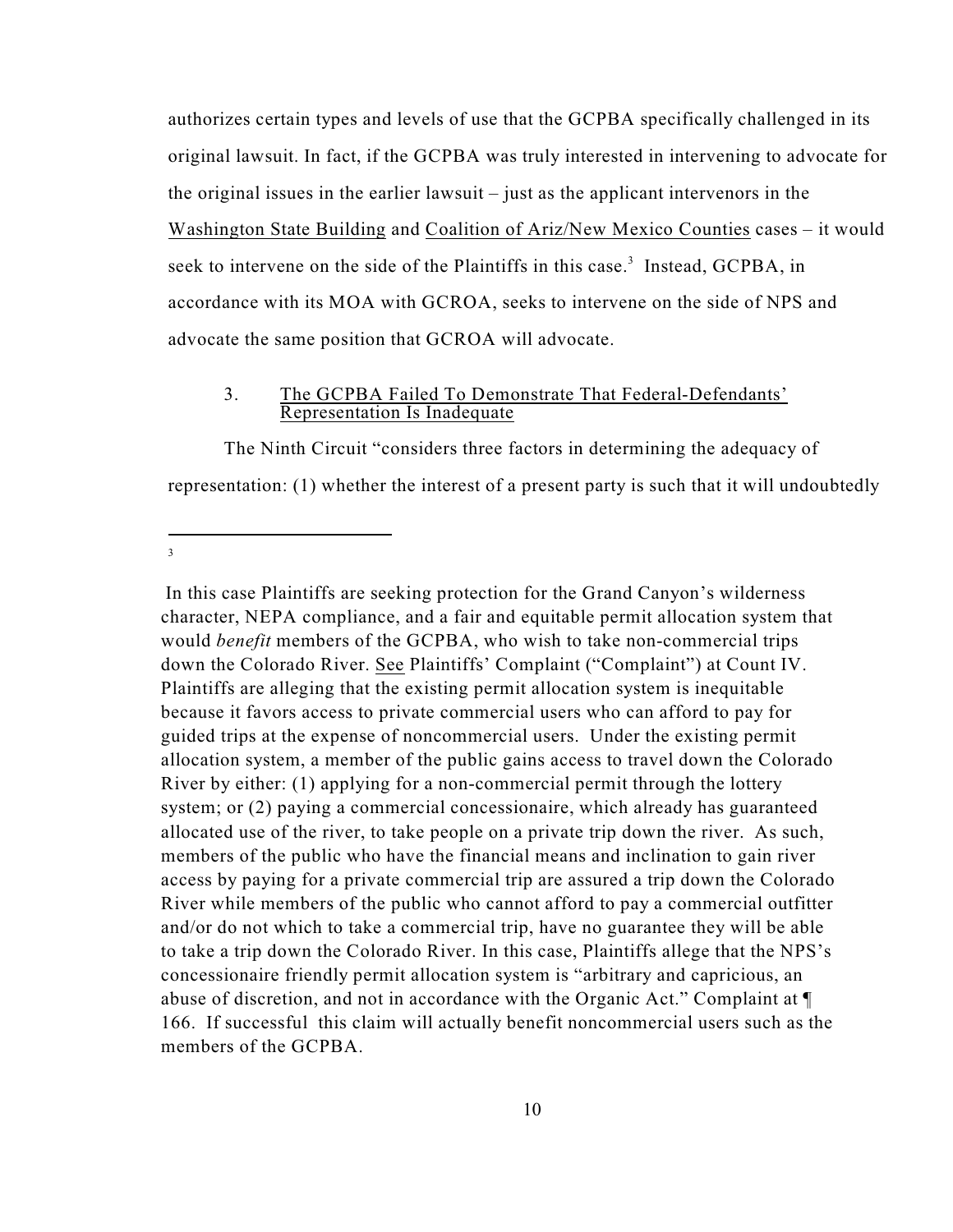make all of a proposed intervenor's arguments; (2) whether the present party is capable and willing to make such arguments; and (3) whether a proposed intervenor would offer any necessary elements to the proceeding that other parties would neglect." Arakaki v. Cayetano, 324 F.3d 1078, 1086 (9<sup>th</sup> Cir. 2003) (citing California v. Tahoe Reg'l Planning Agency, 792 F.2d 775, 778 ( $9<sup>th</sup>$  Cir. 1986)). In the Ninth Circuit, the applicant intervenor "bears the burden of demonstrating that the existing parties may not adequately represent its interests." Southwest Center for Biological Diversity v. Berg, 268 F.3d 810, 822  $(9<sup>th</sup>$ Cir. 2001). Moreover, when "an applicant for intervention and an existing party have the same ultimate objective, a presumption of adequacy of representation arises. . . . [and] a compelling showing should be required to demonstrate inadequate representation." Arakaki, 324 F.3d at 1086 (citations omitted). This presumption of adequacy of representation is particularly applicable in cases such as this where "the government is acting on behalf of a constituency that it represents." California v. United States, 450 F. 3d 436, 443 ( $9<sup>th</sup>$  Cir. 2006). In such cases, there is "an assumption of adequacy when the government and the applicant are on the same side . . . [and] [i]n the absence of a 'very compelling showing to the contrary,' it will be presumed that a [government] adequately represents its citizens when the applicant shares the same interest." Arakaki, 324 F.3d at 1086 (quoting 7C Wright, Miller & Kane, § 1909, at 332).

Here, the GCPBA and Federal-Defendants share the same interest in upholding the validity of the National Park Service's Colorado River Management Plan (CRMP) and Final Environmental Impact Statement (FEIS) for the Colorado River corridor in the Grand Canyon. Further, the GCPBA has provided no evidence to rebut the presumption that the federal government – the Department of Justice – is adequately representing their interests. And certainly, the GCPBA has failed to make a "very compelling showing to the contrary." 7C Wright, Miller & Kane, § 1909, at 332.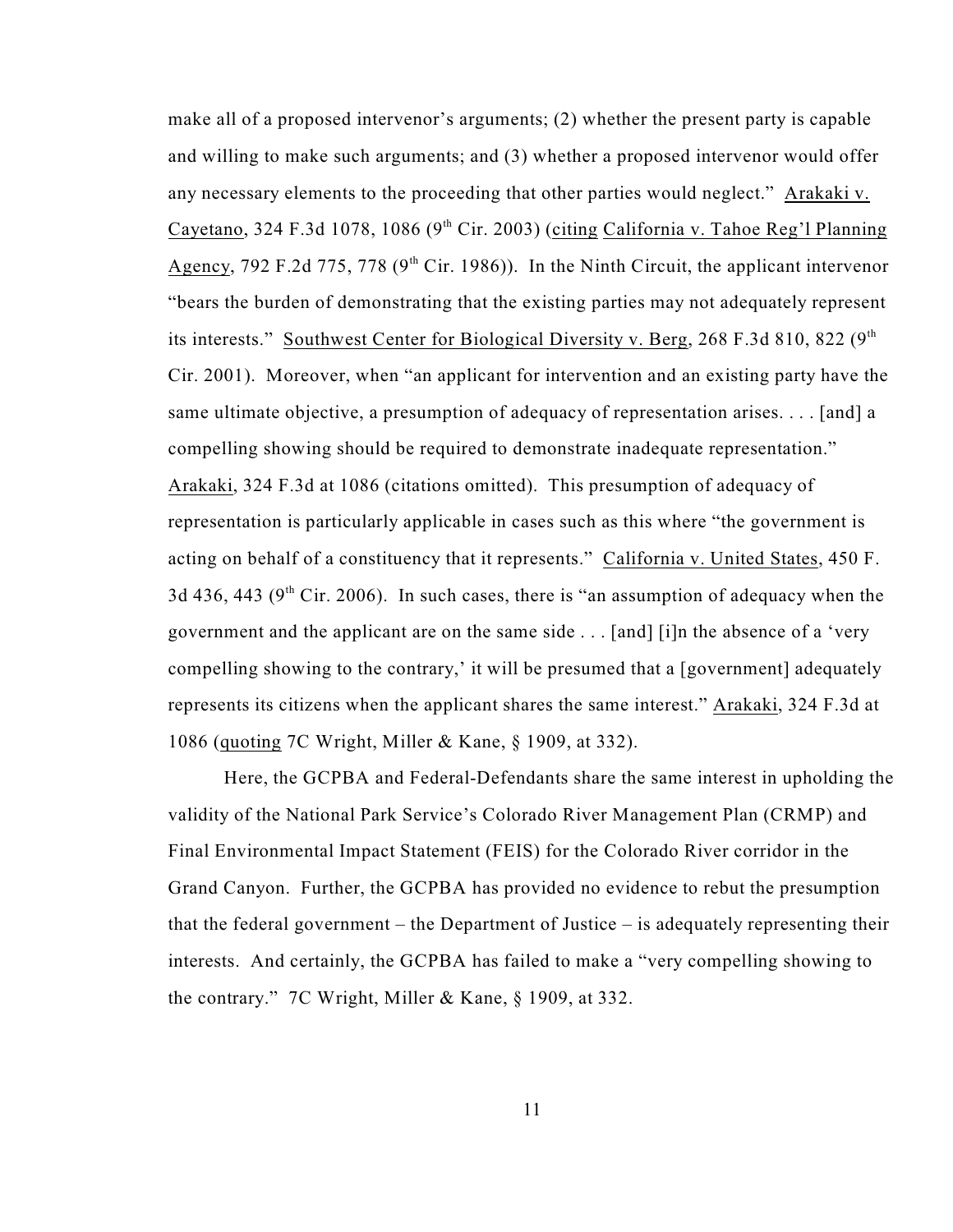### B. THE GCPBA SHOULD NOT BE GRANTED THE RIGHT TO INTERVENE **PERMISSIVELY**

To intervene permissively, the GCPBA must establish that its claims or defenses have a question of law or fact in common with the main action. Fed. R. Civ. P. 24 (b); see also Kootenai Tribe of Idaho, 313 F.3d at 1110. If the GCPBA fails to establish this commonality of law and fact then its motion must be denied. Id. at 1111. Moreover, even if the GCPBA does assert a common question of law or fact, this Court retains "broad discretion" whether to allow it to intervene permissively. McDonald v. Means, 309 F.3d 530, 541 ( $9<sup>th</sup>$  Cir. 2002). In exercising this broad discretion, the Court must consider "whether [permissive] intervention will unduly delay or prejudice the adjudication of the rights of the original parties." Kootenai Tribe, 313 F.3d at 1111 n.10.

Here, the Court should exercise its broad discretion and: (1) limit the GCPBA's participation to the remedy phase of the litigation; (2) limit the GCPBA's participation to the NPS's allocation of permits issue – the single issue of interest to the GCPBA; and (3) require the GCPBA to consolidate any remedy briefing with the GCROA, with whom it has an MOA to advocate the same position with respect to the CRMP.

This approach makes sense because, as mentioned earlier, the existing Parties can adequately and fully present arguments concerning whether Federal-Defendants have violated federal law and, as such, it is more appropriate to limit the GCPBA's participation to the remedy phase of the case. As explained by the Ninth Circuit, allowing third parties like the GCPBA to participate in the remedy phase of the case is proper because "[i]njunctive relief is an equitable remedy, requiring the court to engage in the traditional balance of harms analysis, even in the context of environmental litigation." Forest Conservation Council, 66 F. 3d at 1496 (citing Thomas v. Peterson, 753 F. 2d 754, 764 (9<sup>th</sup> Cir. 1985)).

In this case, should the Court find that Federal-Defendants violated federal law,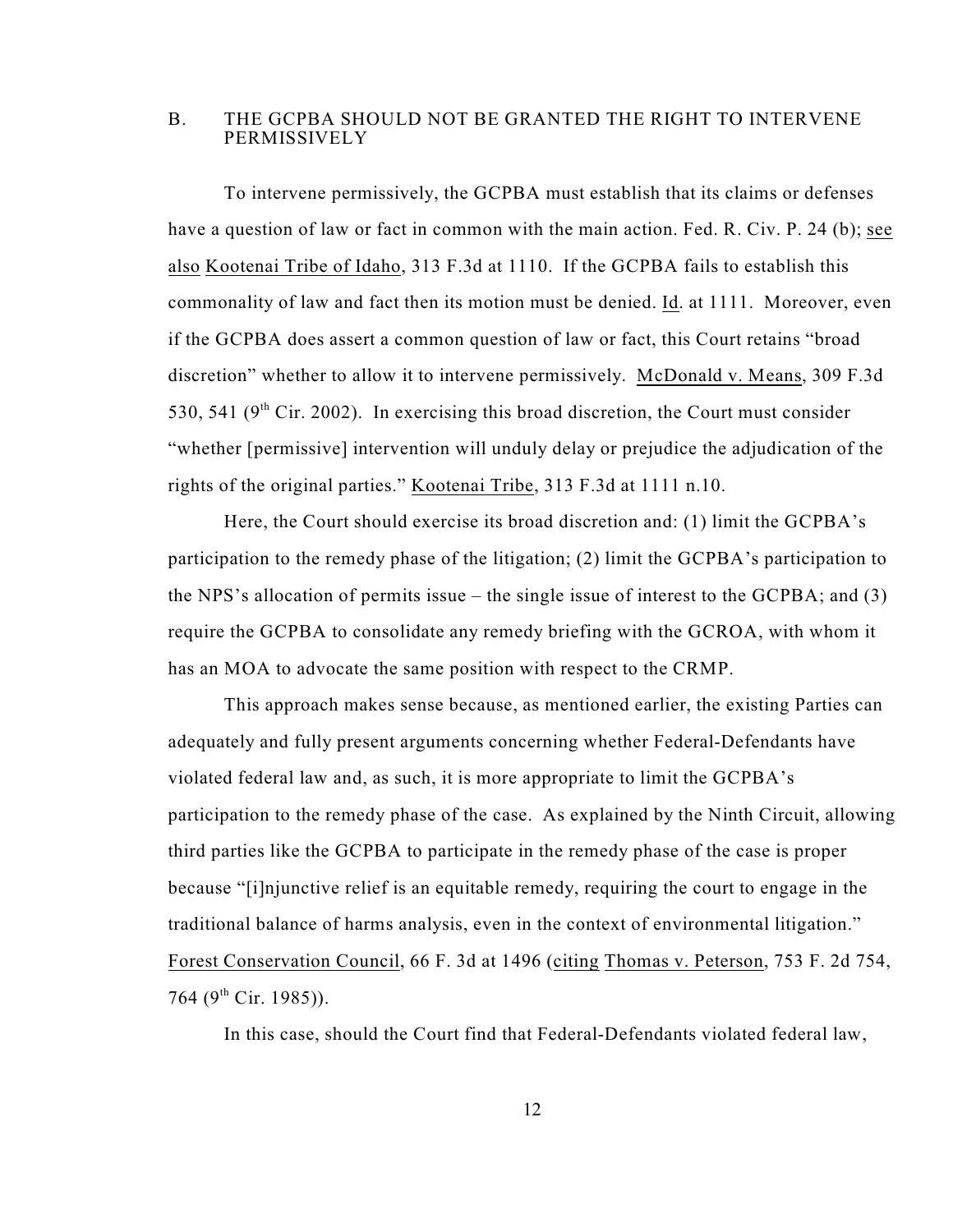any future injunction sought by Plaintiffs will not automatically issue. Instead, a separate hearing and/or new round of briefing on the appropriate remedy will follow. At the remedy stage, the GCPBA may "present evidence to the court that 'unusual circumstances' weigh against the injunction sought, and [ ] present evidence to assist the court in fashioning the appropriate scope of whatever injunctive relief is granted." Id.

Notably, the *only issue* of interest to the GCPBA that prompted the organization to filed its motion is the NPS's allocation of permits. In the GCPBA's own words, the GCPBA's interest is in "the allocation of boating permits . . . The plaintiffs' claims could impair GCPBA's interests by causing a remand to the agency to reconsider its decision to increase allocation to private boaters." GCPBA's Memo at 5. Limiting the GCPBA's participation to this issue during the remedy phase of the litigation is therefore just and proper.

Finally, as mentioned earlier, given that the two applicant intervenors - the GCROA and GCPBA – have signed a Memorandum of Agreement ("MOA") concerning the issues presented in this case, the Court should require the two organizations to consolidate any briefing they may submit at the remedy phase. The two organizations have agreed to take the same, identical stance on the issues presented in the case and, as such, should be required to filed one, identical consolidated brief on the issues.

#### **CONCLUSION**

For the foregoing reasons, the GCPBA does not meet its burden of establishing a right to intervene as of right or permissively on the merits in this case. Plaintiffs respectfully recommend, however, that this Court allow the GCPBA to participate in this case only as to the propriety or scope of injunctive relief and with the limitations (one issue, consolidated briefing) discussed above.

Respectfully submitted this  $7<sup>th</sup>$  day of August, 2006.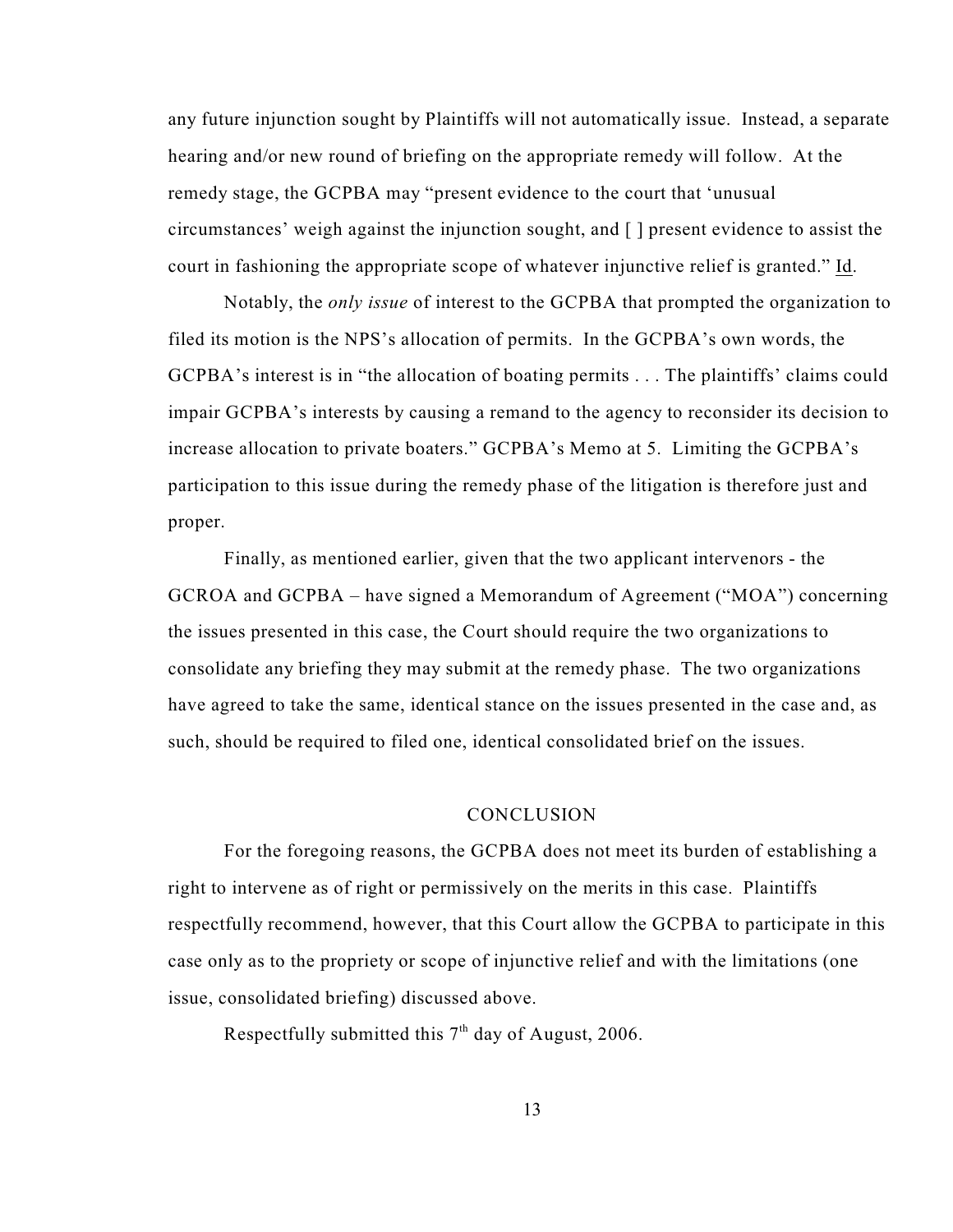/s/ Matthew K. Bishop Matthew K. Bishop (New Mexico Bar # 17806) *pro hac vice* Western Environmental Law Center P.O. Box 1507 Taos, New Mexico 87571 tel: (505) 751-0351 fax: (505) 751-1775 bishop@westernlaw.org

 /s/ Julia A. Olson Julia A. Olson (California Bar # 192642) *pro hac vice* Wild Earth Advocates 2985 Adams Street Eugene, Oregon 97405 tel:  $(541)$  344-7066 fax:  $(541)$  344-7061 jaoearth $\hat{\omega}$ aol.com

Attorneys for Plaintiffs

# CERTIFICATE OF SERVICE

I hereby certify that on this  $7<sup>th</sup>$  day of August, I electronically transmitted a

complete copy of Plaintiffs' Response to Grand Canyon Private Boaters Association's

Motion to Intervene to the following CM/ECF registrants:

Andrew Smith U.S. Department of Justice [andrew.smith@usdoj.gov](mailto:andrew.smith@usdoj.gov)

Sue A. Klein U.S. Attorney's Office [sue.klein@usdoj.gov](mailto:sue.klein@usdoj.gov)

Sam Kalen VAN NESS FELDMAN, P.C. [smk@vnf.com](mailto:smk@vnf.com)

Jonathon D. Simon [jxs@vnf.com](mailto:jxs@vnf.com)

I hereby certify that on this  $7<sup>th</sup>$  day of August, I e-mailed and mailed, via first class mail, postage pre-paid, a complete copy of Plaintiffs' Response to Grand Canyon Private Boaters Association's Motion to Intervene to the following non CM/ECF registrants: